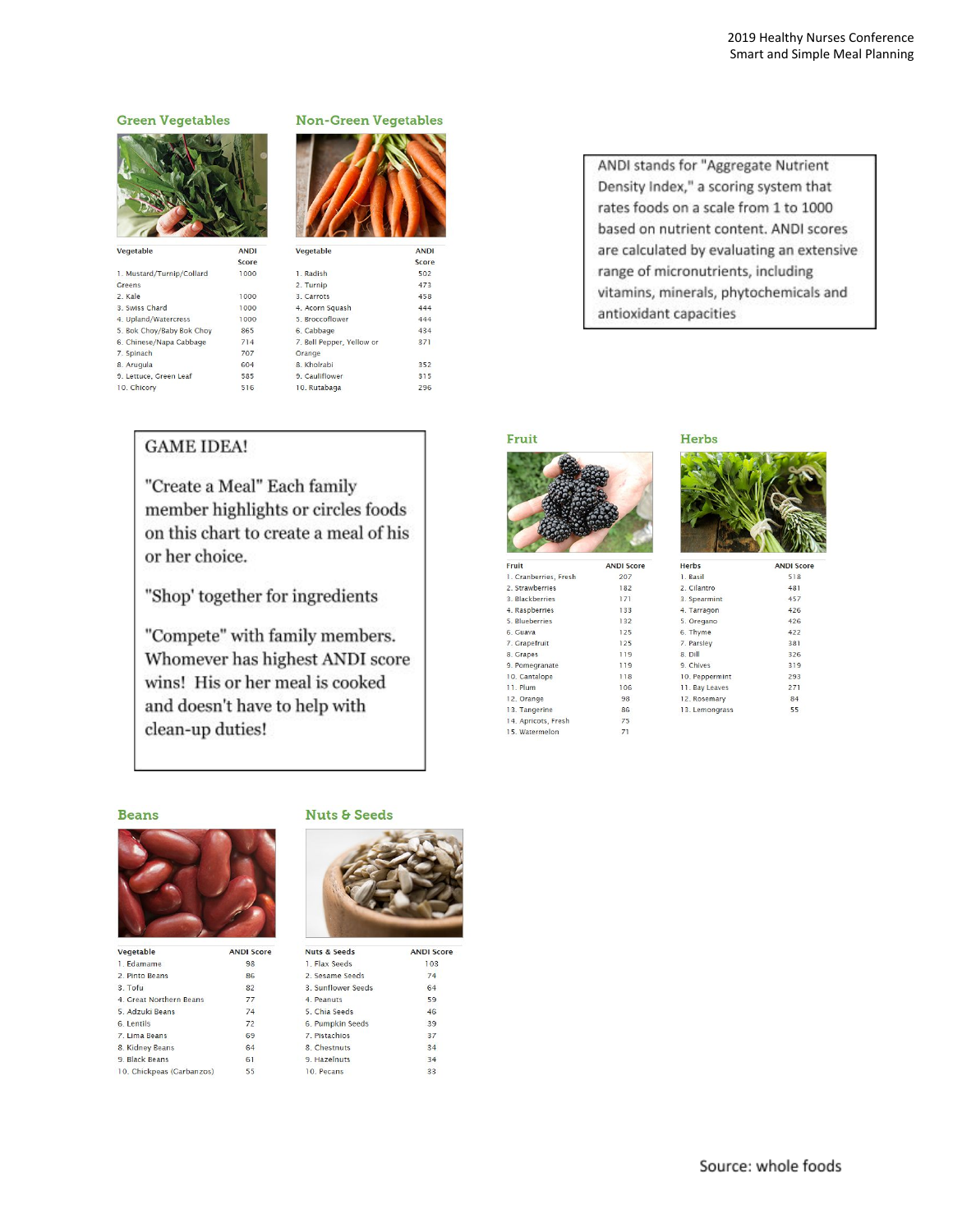# FOOD COMBINING SIMPLIFIED

**According to the rules of food combining, one food per meal is ideal for optimal digestion. A combination of several foods at a meal should be in accordance with the chart below.**



Adapted from HSU & Co. www.hsu.com